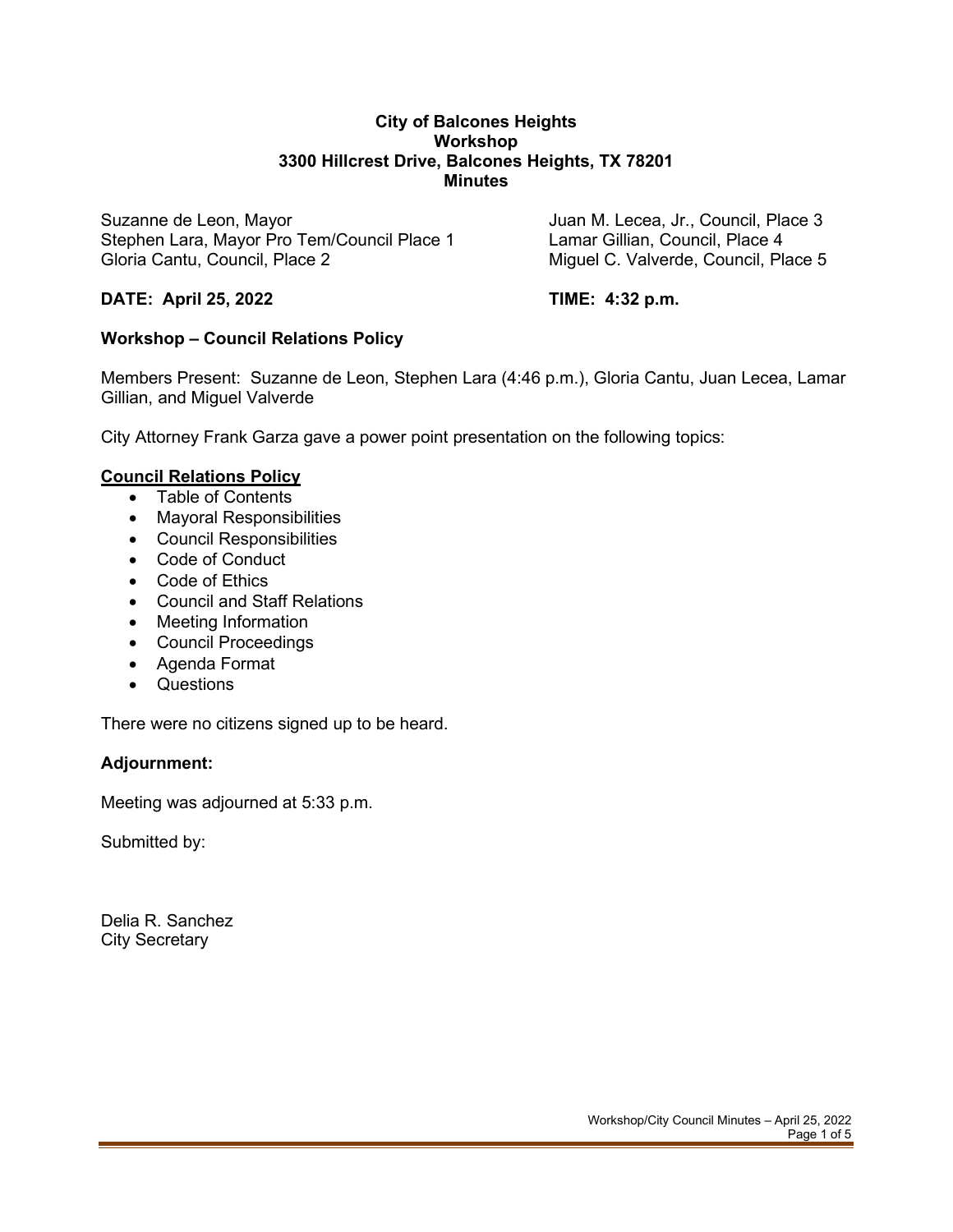#### City of Balcones Heights Regular City Council Meeting 3300 Hillcrest Drive, Balcones Heights, 78201

**Minutes** 

| DATE: April 25, 2022    |                                       | TIME: 6:00 p.m.                      |                                    |
|-------------------------|---------------------------------------|--------------------------------------|------------------------------------|
| <b>Members Present:</b> | Suzanne de Leon<br>Juan M. Lecea, Jr. | Stephen Lara<br><b>Lamar Gillian</b> | Gloria Cantu<br>Miguel C. Valverde |
| Members Absent:         | <b>None</b>                           |                                      |                                    |
| Signed in Sheet:        | <b>Bobby Nolen</b><br>F. C. (Brevity) | Nick C.<br><b>Mark Saenz</b>         | James Rainosek                     |

#### *CALL TO ORDER AND RECORDING OF QUORUM*

Meeting was called to order and quorum was present.

# *INVOCATION AND PLEDGES OF ALLEGIANCE TO THE U. S. A. AND TEXAS FLAGS*

Councilmember Lara gave the invocation and led pledges.

#### *PUBLIC COMMENT PERIOD*

James Rainosek from Urban Flats Apartment located at 4210 Fredericksburg Rd. came up to speak.

#### **BUSINESS ITEMS:**

#### *1. CONSENT AGENDA ITEMS*

- a. Approval of minutes for Regular Meeting of March 28, 2022
- b. Finance Report for the month of March 2022

MOTION: Motion to approve in its entirety.

Motion by: Lamar Gillian Seconded: Juan Lecea Record Vote 5/0/0 PASSED

2. Discussion and possible **ACTION** to approve Planning and Zoning Commission's recommendation on application for Site Plan Review submitted by Kash Coffee, LLC. and provide direction for permitting. (Thelen)

Janet Thelen came up and gave a power point presentation on the following:

- Brevity Coffee
- Street View
- Locations
- Proposed Balcones Heights Location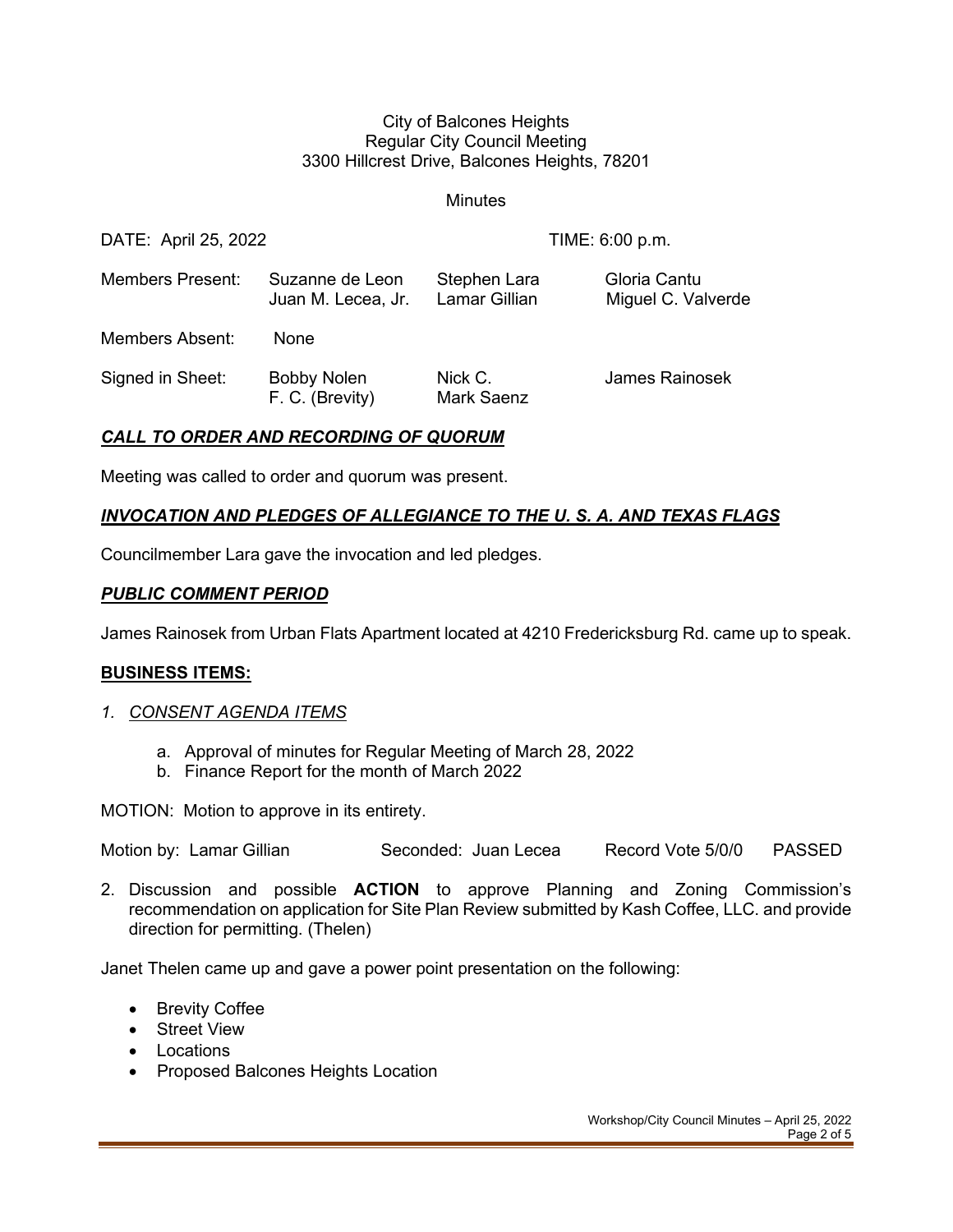- Elevation A
- Elevation B
- Elevation C
- Elevation D
- **Parking**

Nick and Rachel from Brevity also came up to speak.

MOTION: So, moved. (To approve site plan review for Kash Coffee, LLC)

Motion by: Lamar Gillian Seconded: Gloria Cantu Record Vote 5/0/0 PASSED

3. Consideration and **ACTION** to amend the project budget to increase funds for the purchase of public safety handheld radios and dispatch consoles. (Messick)

Floyd Messick came up and briefed council on the background for this item.

MOTION: So, moved. (To increase funds for dispatch consoles and handheld radios)

Motion by: Lamar Gillian Seconded: Miguel Valverde Record Vote 5/0/0 PASSED

4. Discussion and action to authorize the reallocation of Unassigned Fund Balance from the General fund to the Reserved Fund Balance in the Capital fund. (Messick)

MOTION: So, moved. (To sweep funds from general to capital account - \$331,594)

Motion by: Gloria Cantu Seconded: Juan Lecea Record Vote 5/0/0 PASSED

Items #7 and #8 were addressed before Item #5.

5. Consideration and **ACTION** to adopt a resolution to amend the Economic Development Corporation, Type B Bylaws for the Board of Directors term limits. (Nastasi)

MOTION: So, moved. (To adopt resolution for no term limits)

Motion by: Miguel Valverde Seconded: Gloria Cantu Record Vote 5/0/0 PASSED

6. Discussion regarding the PACE program. (Mayor)

Mayor de Leon gave an update and recommended to send notices to businesses and multi-family apartments.

7. Discussion regarding C6 Disposal increase. (Lecea)

Councilmember Lecea had question on price increase. Jorge Cantu from C6 Disposal came up to speak.

8. Staff update regarding 4210 Fredericksburg Rd. (Lecea)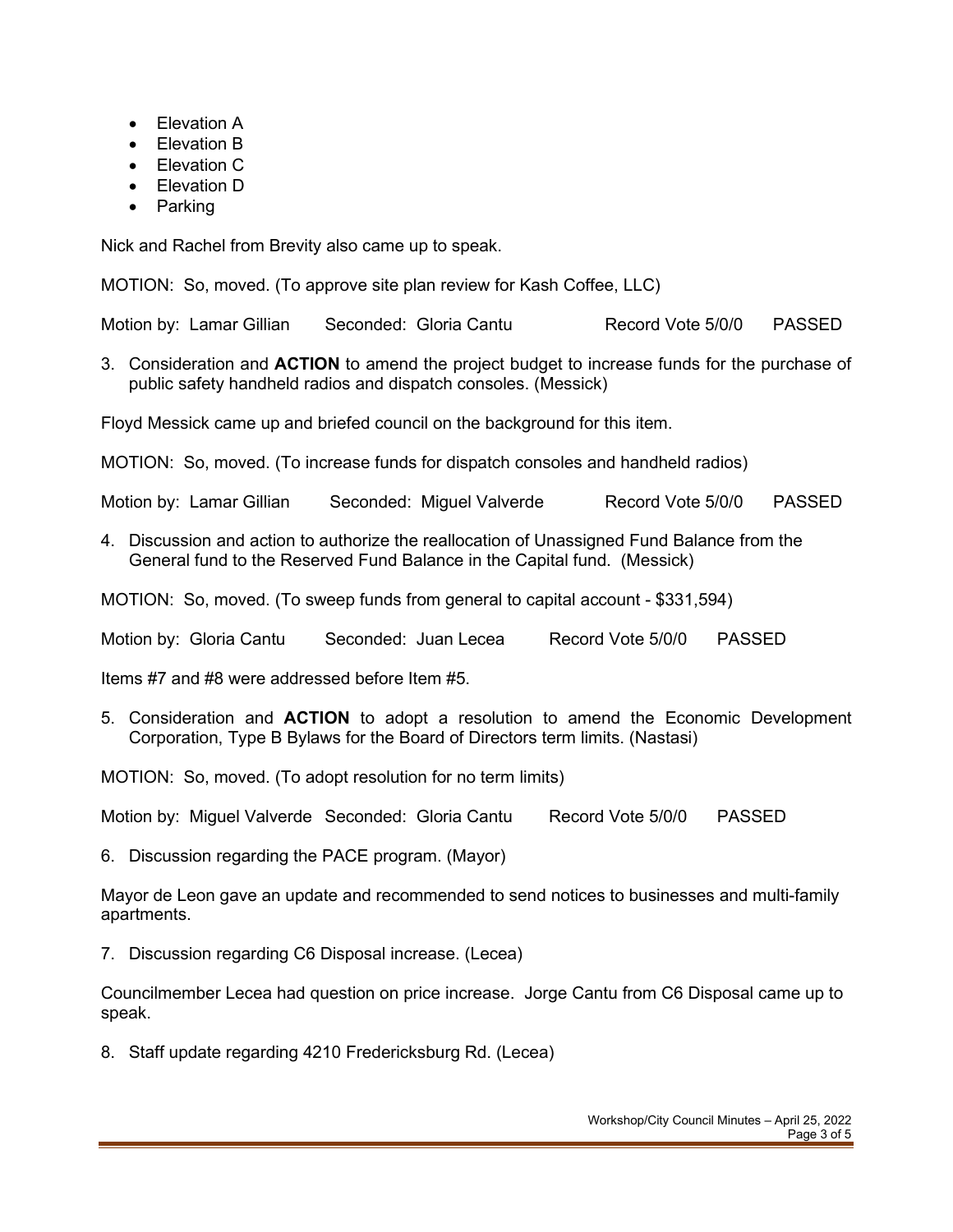Chief Jahanara gave an update on the property. Item #5 was addressed after Item #8.

- 9. Comprehensive Land Use project update.
	- Date for briefing
- 10. Strategic Plan Update. (Nastasi/Thelen)

Workshop with entire group.

Janet Thelen presented updates on Transformational Development – Identify and Action – Brownfields Properties and Planning – Park/Trails Master Plan

11. Discussion and **possible** ACTION to approve holding city-wide garage sale. (Tatum)

Teresa Tatum gave a power point presentation on the possibility of a city-wide garage sale.

12. Economic Development Corporation Summary. (Nastasi)

- Received \$100,000 from WOTA
- Food Truck Festival
- Wonderland of the Americas Branding
- Spirit Halloween Sub Lease
- Space B-61 Architect
- Tom Long Greater SATX join to promote region
- 13. Finance Committee Update. (Gillian)

Councilmember Gillian gave an update on April 20, 2022 finance committee meeting.

- General fund revenue at 65%
- Expenses 46%
- Sales Tax collection 14.5% higher than this time last year
- 10 city salary survey
- 14. Department Reports and Q&A (Police Department, Fire Department, Community Development, Finance, and Economic Development & Public Affairs*)*
	- Uptick in permitting
	- Fire Truck back from Leon Valley
	- Auction held
	- Criminal Case Report by month cases still open (Gillian)

#### *ANNOUNCEMENTS AND REQUESTS:*

- 15. Announcements by City Administrator
	- Council Drop Box
	- Auction 23 vehicles sold \$61,000